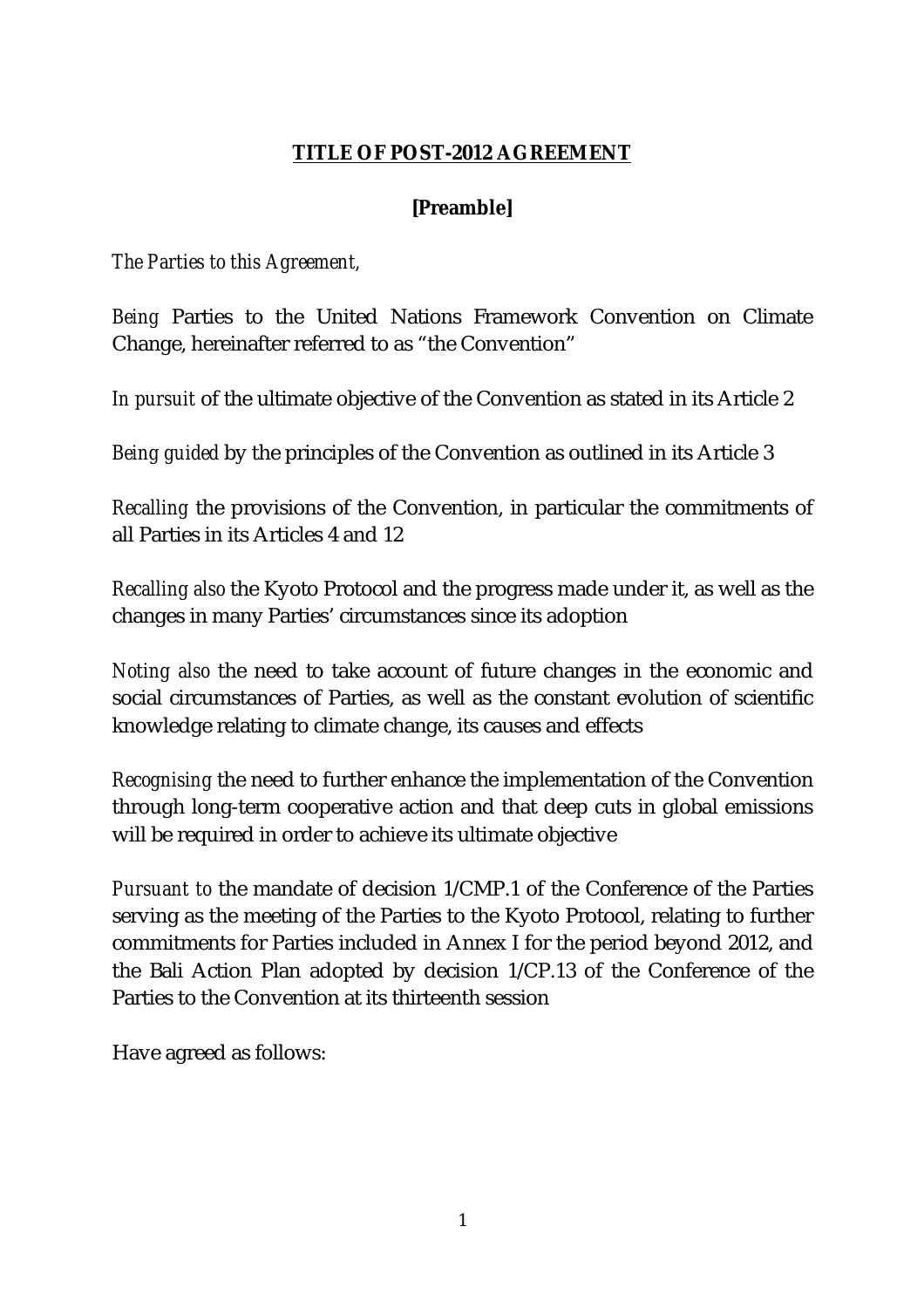

## **DEFINITIONS**

For the purposes of this Agreement, the definitions contained in Article 1 of the Convention shall apply. In addition:

*[Provisions to be inserted…]*

**Article 2** 

### **OBJECTIVE**

1. The objective of this Agreement is to achieve an environmentally sound response to climate change through effective implementation of the Convention, with a view to achieving its ultimate objective as provided in its Article 2, by:

(a) stabilising atmospheric greenhouse gases at 450 parts per million carbon dioxide-equivalent or lower, through unified long-term action that sets the world on a path to peak global emissions by [X] and then reduce global greenhouse gas emissions by  $[X]$  per cent by  $[X]$  on  $[X]$  levels; and

(b) galvanising greater attention and efforts towards adaptation at all levels to minimise the adverse impacts of climate change, to assist in building climate resilient communities and to enhance sustainable development.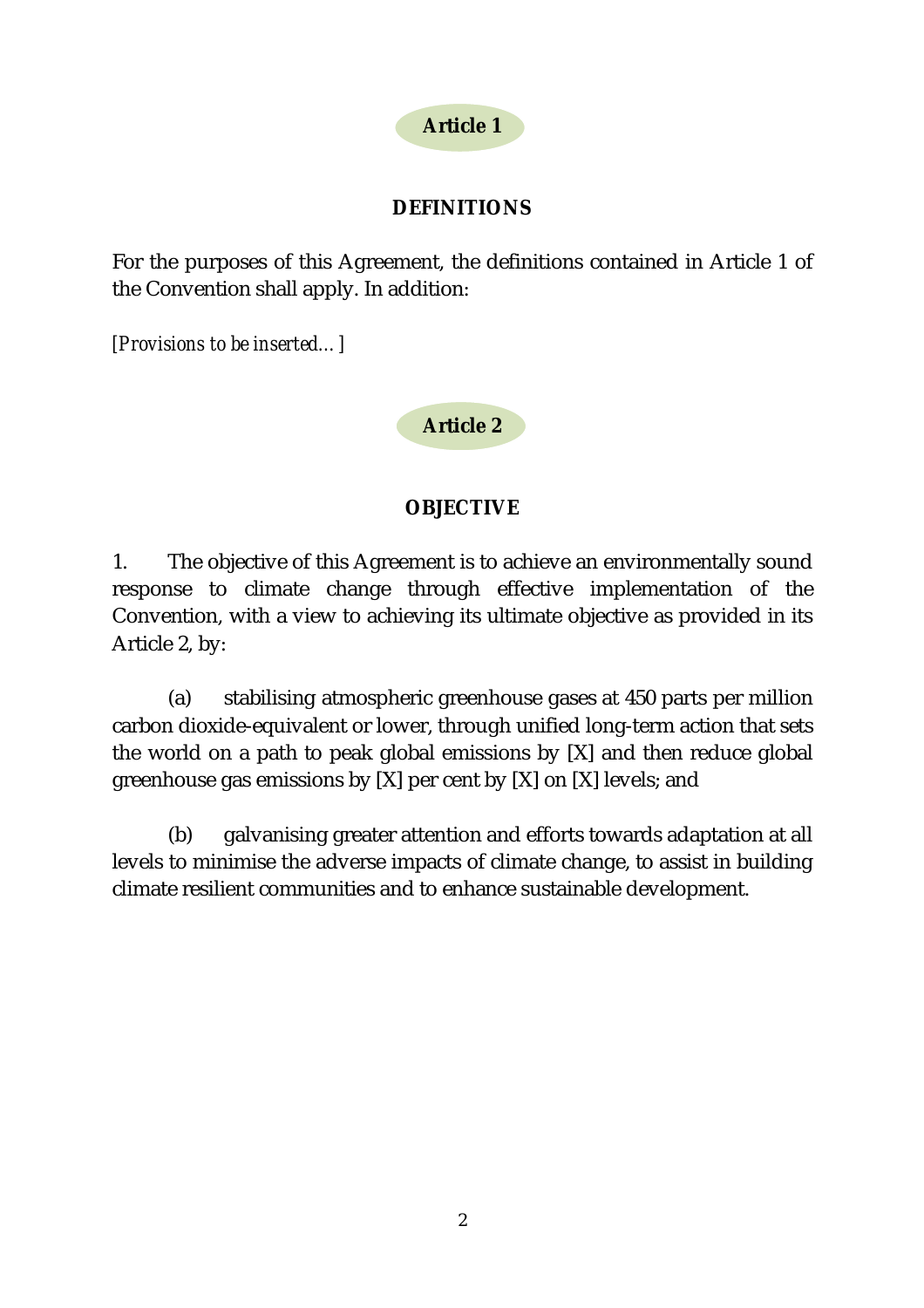**Article 3** 

### **PRINCIPLES**

1. In addition to the principles outlined in Article 3 of the Convention, the Parties shall be guided, inter alia, by the following:

(a) developed country Parties should take the lead in combating climate change and the adverse effects thereof;

(b) all Parties should contribute to the global effort to combat climate change, in accordance with their common but differentiated responsibilities and respective capabilities – a spectrum of effort is envisaged;

(c) all Parties should aim to undertake a similar level of effort to others at a similar level of development and with similar national circumstances;

(d) those Parties whose national circumstances reflect greater responsibility or capability should make a greater contribution to the global effort;

(e) those Parties whose national circumstances reflect the least capability should be prioritised for support in their efforts to mitigate climate change;

(f) those Parties whose national circumstances reflect the least capability and the most vulnerability to the adverse effects of climate change should be prioritised for support in their efforts to adapt to the adverse effects of climate change.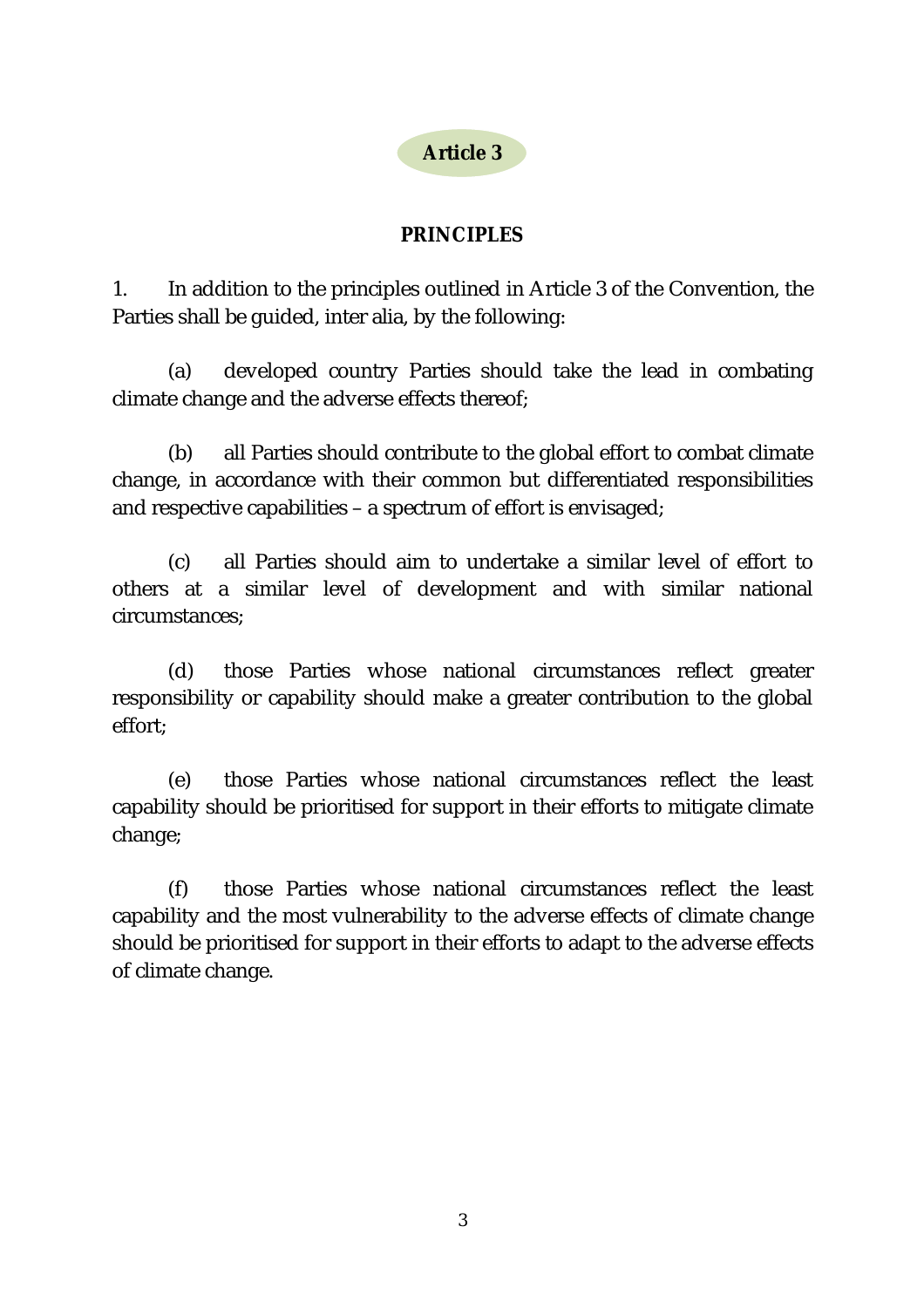

# **NATIONAL SCHEDULES OF MITIGATION COMMITMENTS AND ACTIONS**

1. Each Party shall:

(a) maintain a national schedule;

(b) meet and/or implement the nationally appropriate mitigation commitments and/or actions registered in their national schedule; and

(c) measure and report on the outcomes of the nationally appropriate mitigation commitments and/or actions registered in their national schedule, in accordance with the provisions set out in Article 20 (MRV).

2. Consistent with the principles outlined in Article 3 (Principles), and with a view to achieving the objective outlined in Article 2 (Objective), national schedules shall register for each Party:

- (a) a national emissions pathway to 2050;
- (b) nationally appropriate mitigation commitments and/or actions for the commitment period [20XX] to [20XX].

3. Nationally appropriate mitigation commitments and actions registered in national schedules shall have outcomes that are measureable, reportable and verifiable in quantitative terms, in accordance with the provisions set out in Article 20 (MRV), and may include, inter alia:

(a) quantified emission limitation or reduction commitments in economy-wide or sectoral terms;

(b) quantified emission limitation or reduction actions on an economy-wide or sectoral basis;

(c) emissions intensity commitments or actions;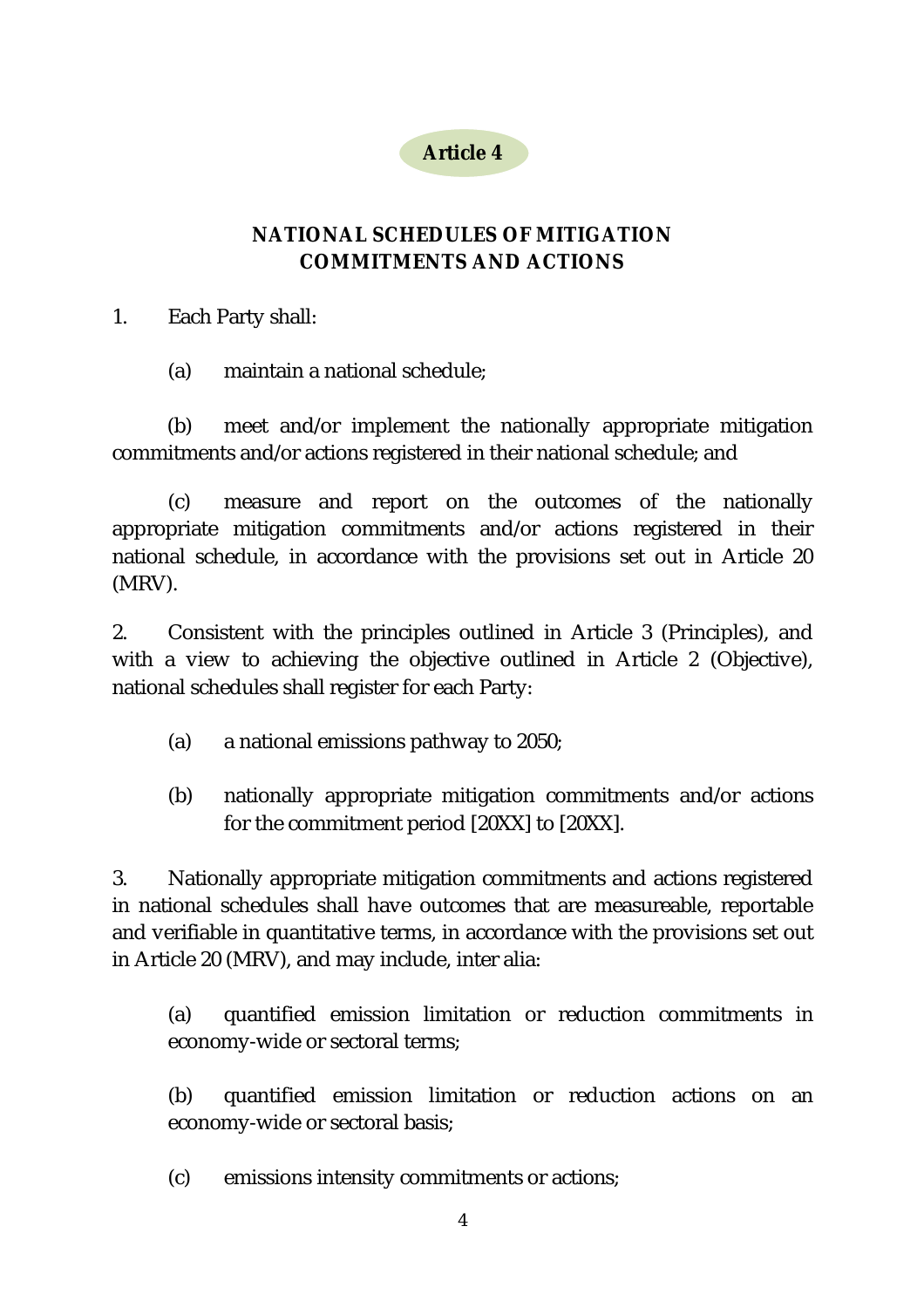(d) clean energy commitments or actions;

(e) energy efficiency commitments or actions;

 (f) emissions thresholds aimed at protecting and enhancing sinks and reservoirs *[for example national forest emissions levels]*;

 (g) other actions aimed at achieving quantified emission limitation or reduction outcomes;

(h) [.....].

4. The following Parties shall, as a minimum, with a view to achieving the objective of this Agreement outlined in Article 2 (Objective) and consistent with the principles of this Agreement outlined in Article 3 (Principles), register in national schedules:

(a) for all developed country Parties, an economy-wide quantified emission limitation or reduction commitment;

(b) for developing country Parties whose national circumstances reflect greater responsibility or capability, nationally appropriate mitigation commitments and/or actions aimed at achieving substantial deviation from baselines.

5. Parties shall set out in their national schedule, for each nationally appropriate mitigation commitment and action, the following information:

(a) a brief description, including whether it is a commitment or an action;

(b) whether it is to be taken on an economy-wide basis, or, if not, the sector in which the commitment or action is to be taken;

(c) the baseline or reference case for the commitment or action, against which the commitment or action shall be measured, reported and verified, in accordance with Article 20 (MRV);

5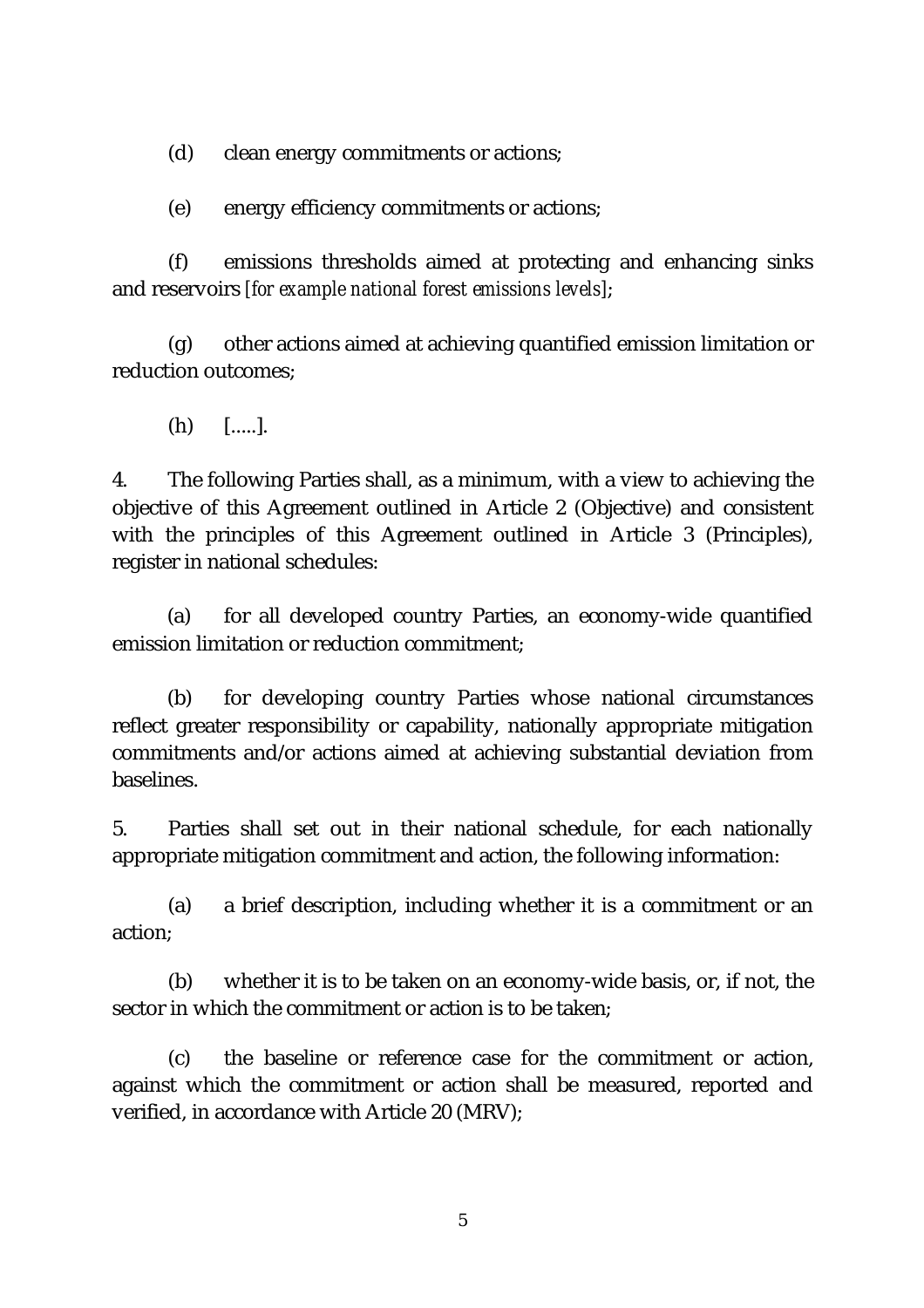(d) an estimate of the emissions limitation or reduction outcomes expected from the commitment or action or an aggregation of commitments and/or actions;

(e) whether the commitment or action is to be taken unilaterally and/or is enabled by previously agreed financial, technology and/or capacitybuilding support.

6. National schedules shall be annexed (in Annex A) to this Agreement and shall form an integral part thereof.

7. LDCs are invited to establish a national schedule for the commitment period [20XX] to [20XX] at their discretion.

*[NOTE: Provisions to be inserted would clarify that nationally appropriate mitigation actions registered in Parties' National Schedules would not be subject to the compliance regime referred to in Article 21 (Compliance), except for the purpose of maintaining the integrity of the international carbon market and its mechanisms.]* 

**Article 5** 

# **ENHANCEMENT OF COMMITMENTS AND ACTIONS IN NATIONAL SCHEDULES**

1. During the commitment period [20XX] to [20XX], any Party may amend its national schedule to register additional nationally appropriate mitigation commitments or actions which enhance its overall mitigation outcome.

2. A Party shall submit to the Secretariat the text of any amendment proposed pursuant to paragraph 1 above. In accordance with paragraph 2 of Article 29, the Secretariat shall communicate the text of any such amendments to the Parties and signatories to the Convention six months prior to the meeting of the [Supreme Body] at which amendments are proposed for adoption.

3. Any Party may lodge an objection in writing to an amendment proposed pursuant to paragraph 1 above, on grounds that the proposed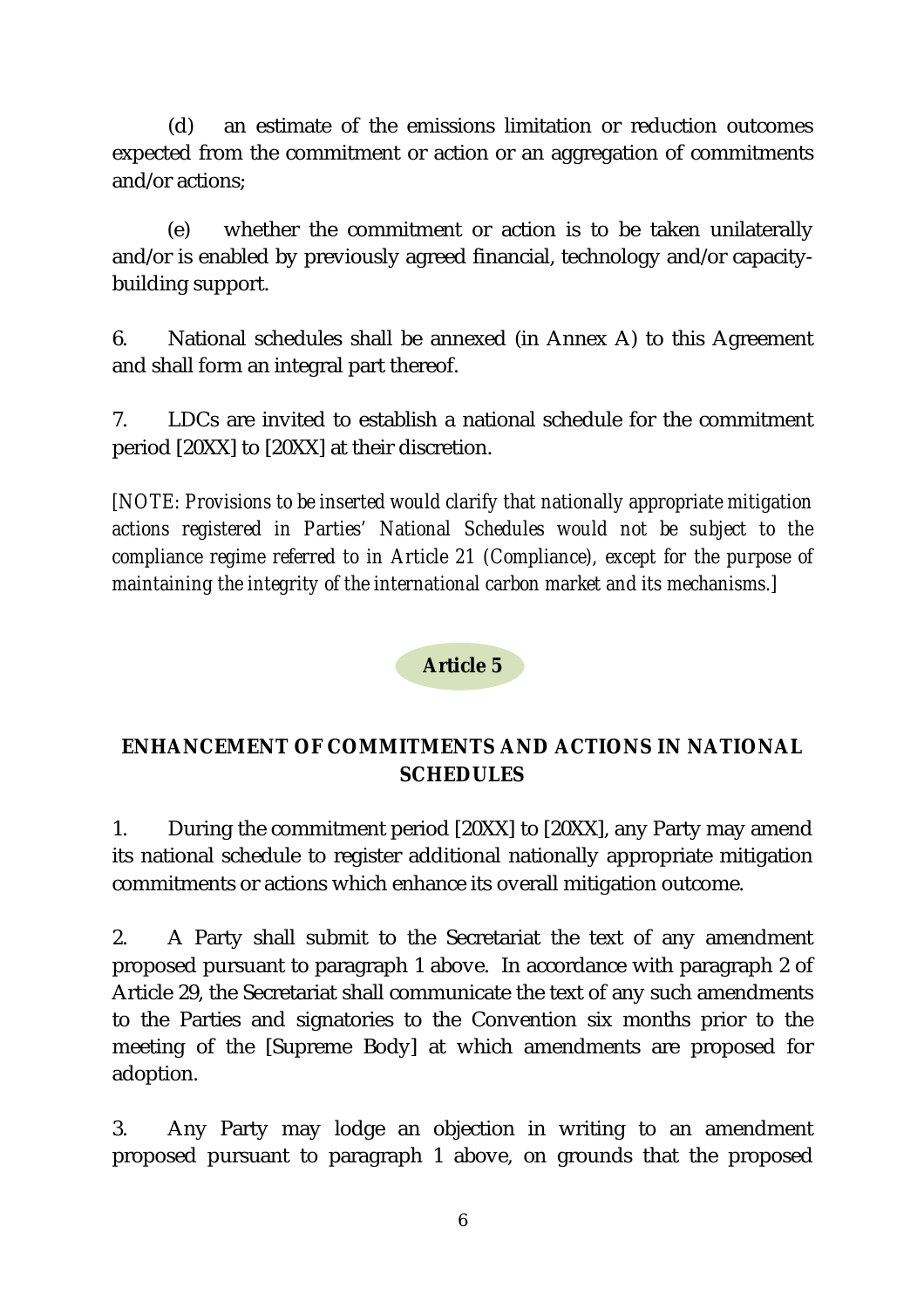amendment does not enhance the overall mitigation outcome of the Party seeking to make the amendment, prior to the meeting of the [Supreme Body] at which amendments are proposed for adoption.

4. If no Party lodges with the Secretariat an objection in writing to an amendment proposed pursuant to paragraph 1 above prior to the meeting of the [Supreme Body] at which amendments are proposed for adoption, the procedures set out under paragraphs [X] and [X] of Article 29 (Amendment of Annex A during a commitment period - processes for verification of the information supporting proposed amendments) shall not apply. Such amendments shall be deemed adopted by the [Supreme Body] at the relevant meeting and shall be registered in the Party's national schedule.

4. If any Party lodges with the Secretariat in writing an objection to an amendment proposed pursuant to paragraph 1 above prior to the meeting of the [Supreme Body] at which amendments are proposed for adoption, the amendment shall be considered and adopted in accordance with Article 29 (Amendment of Annex A during a commitment period) in its entirety.

# **Article 6**

# **MODIFICATION OF ACTIONS IN NATIONAL SCHEDULES**

1. During the commitment period [20XX] to [20XX], a Party may amend its national schedule to modify or replace an existing action provided the overall mitigation outcome is maintained or enhanced by the modification or replacement.

2. Amendments to national schedules proposed pursuant to paragraph 1 above shall be considered and adopted in accordance with Article 29 (Amendment of Annex A during a commitment period).

*[NOTE: Provisions to be inserted would limit modification, where necessary, for the purpose of maintaining the integrity of the international carbon market and its mechanisms.]*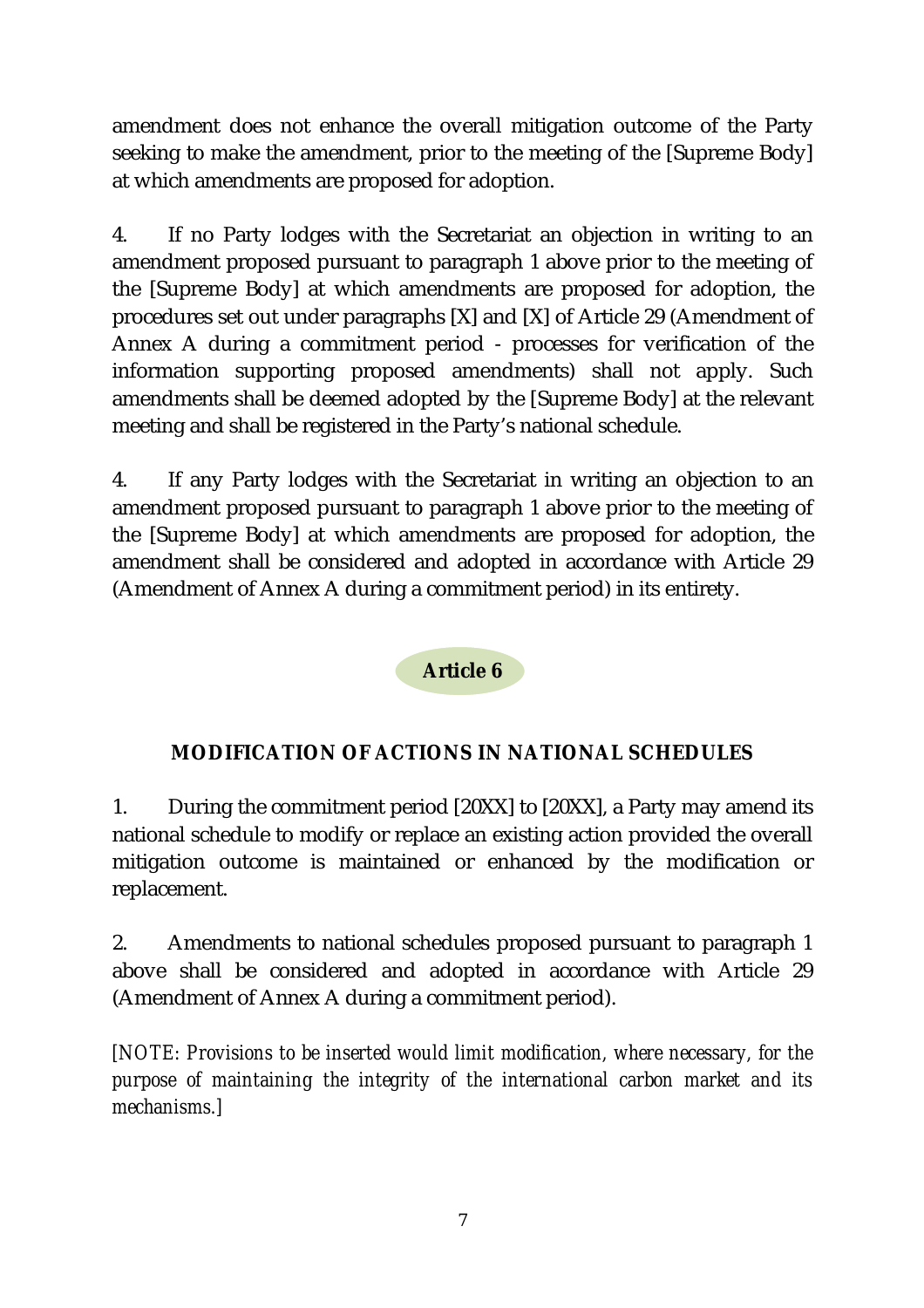### **LOW EMISSION DEVELOPMENT STRATEGY**

*[NOTE: A number of Parties have proposed that the concept of low carbon or low emission development strategies or plans be included in the post-2012 architecture. We envisage this concept could be included here. Provisions could be inserted to require Parties to prepare and provide such Strategies, and describe their function and relationship to the National Schedules described above, and a potential Facilitative Platform as identified below.]* 

**Article 8** 

# **QUANTIFIED EMISSION LIMITATION OR REDUCTION COMMITMENTS**

*[NOTE: Provisions would be inserted to establish the parameters for calculating the assigned amount for each Party with an economy-wide or sectoral quantified emission limitation or reduction commitment registered in its National Schedule, and calculating emissions for the purpose of verification of those commitments. These provisions would establish a common form for such commitments, but could provide for Parties, in their National Schedules, to also represent their commitments against other (additional) forms, for example as absolute emissions*, *as a percentage against an alternative baseline, or as a reduction against multiple baselines.]* 



# **JOINT FULFILMENT OF QUANTIFIED EMISSION LIMITATION OR REDUCTION COMMITMENTS**

*[NOTE: Provisions would be inserted to enable Parties with economy-wide quantified emission limitation or reduction commitments registered in their National Schedules to meet these commitments jointly, if they so chose, so as to accommodate the needs of regional economic integration organisations.]*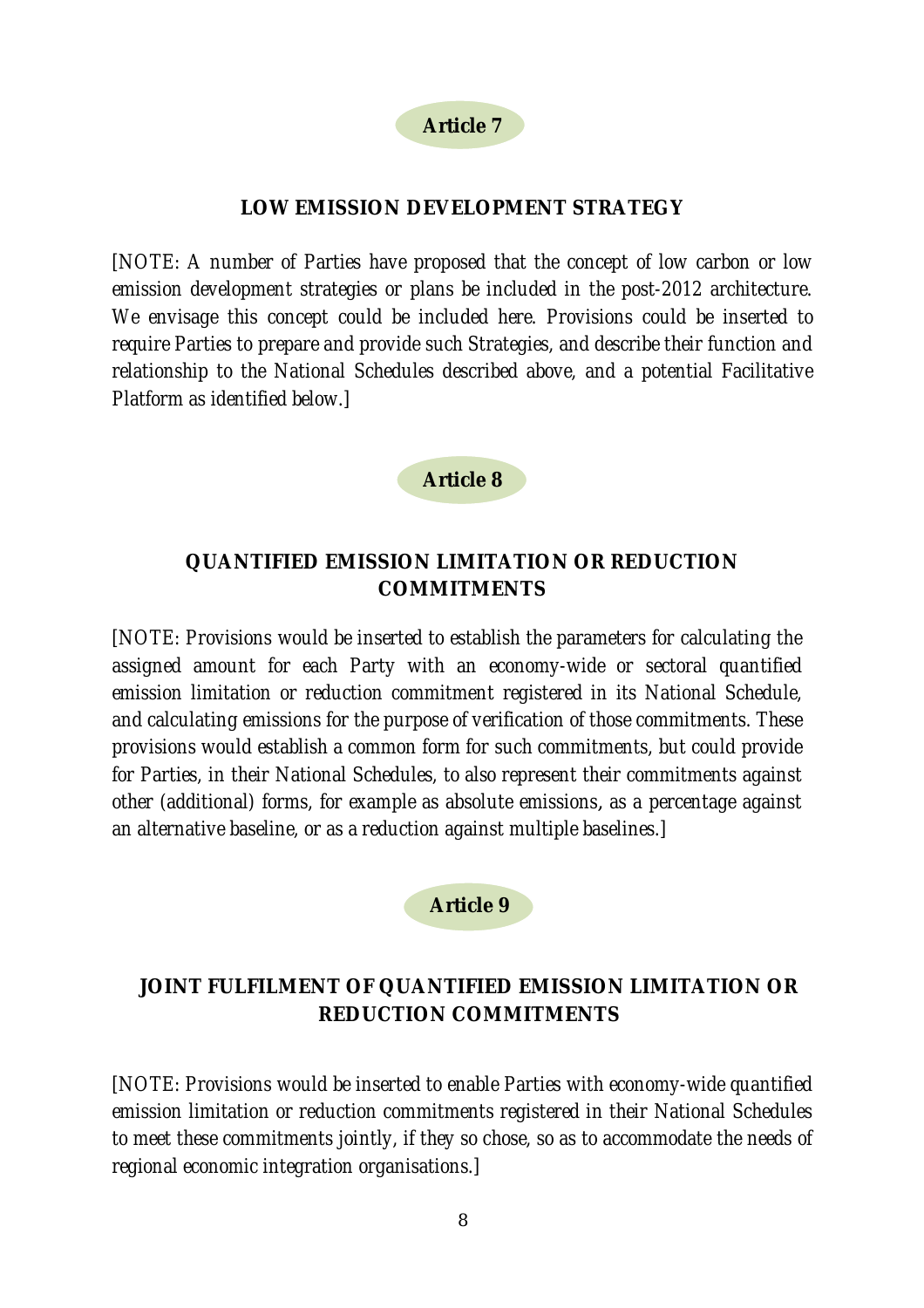# **INTERNATIONAL AVIATION AND MARITIME TRANSPORT**

*[NOTE: Provisions would be inserted to address emissions from these sectors, including appropriate direction to develop separate sector-specific agreements, and to clarify the relationship of these to the National Schedules.]* 



# **SPILLOVER EFFECTS**

*[NOTE: If required, provisions could be inserted to establish principles on how Parties can best address spillover effects.]* 

**Article 12** 

# **[EXISTING MARKET MECHANISMS]**

*[NOTE: Provisions to be inserted would incorporate the existing market mechanisms, with enhancements as appropriate, and would establish the relationship of nationally appropriate mitigation commitments registered in Parties' National Schedules to these mechanisms.]*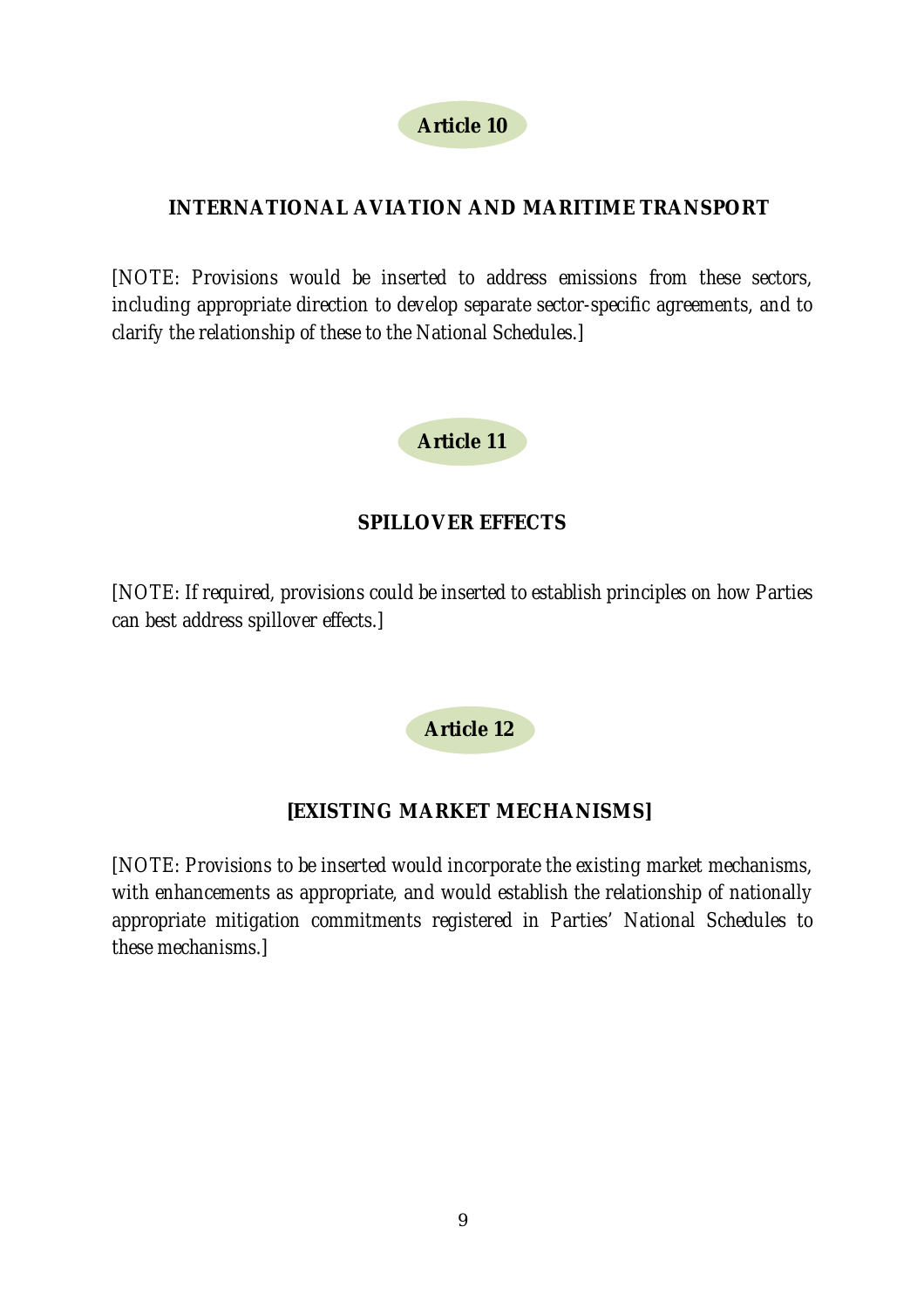**Article 13** 

#### **SECTORAL CREDITING MECHANISM**

*[NOTE: Provisions to be inserted would establish a sectoral crediting mechanism, in which a Party that had registered a sectoral no lose target in its National Schedule may participate. Provisions would outline additional requirements for the verification of the data and information underpinning a registered target, and approval of the target, for the purposes of access to this mechanism. Parties with economy-wide or sectoral quantified emissions limitation or reduction commitments registered in their National Schedules would be able to purchase and use the credits generated to fulfil those commitments.]* 

#### **Article 14**

#### **FOREST CARBON MARKET MECHANISM**

*[NOTE: Provisions to be inserted would establish a forest carbon market mechanism, in which a Party that had registered a national forest emissions level in its National Schedule may participate. Provisions would outline additional requirements for the verification of the data and information underpinning a registered emissions level, and approval of the emissions level, for the purposes of access to this mechanism. Parties with economy-wide or sectoral quantified emissions limitation or reduction commitments registered in their National Schedules would be able to purchase and use the credits generated to fulfil those commitments.]* 

#### **Article 15**

#### **CREDITING**

*[NOTE: Provisions to be inserted would provide for the issuance of credits and units under this Agreement to eligible Parties relative to the nationally appropriate mitigation commitments and actions registered in their National Schedules*.]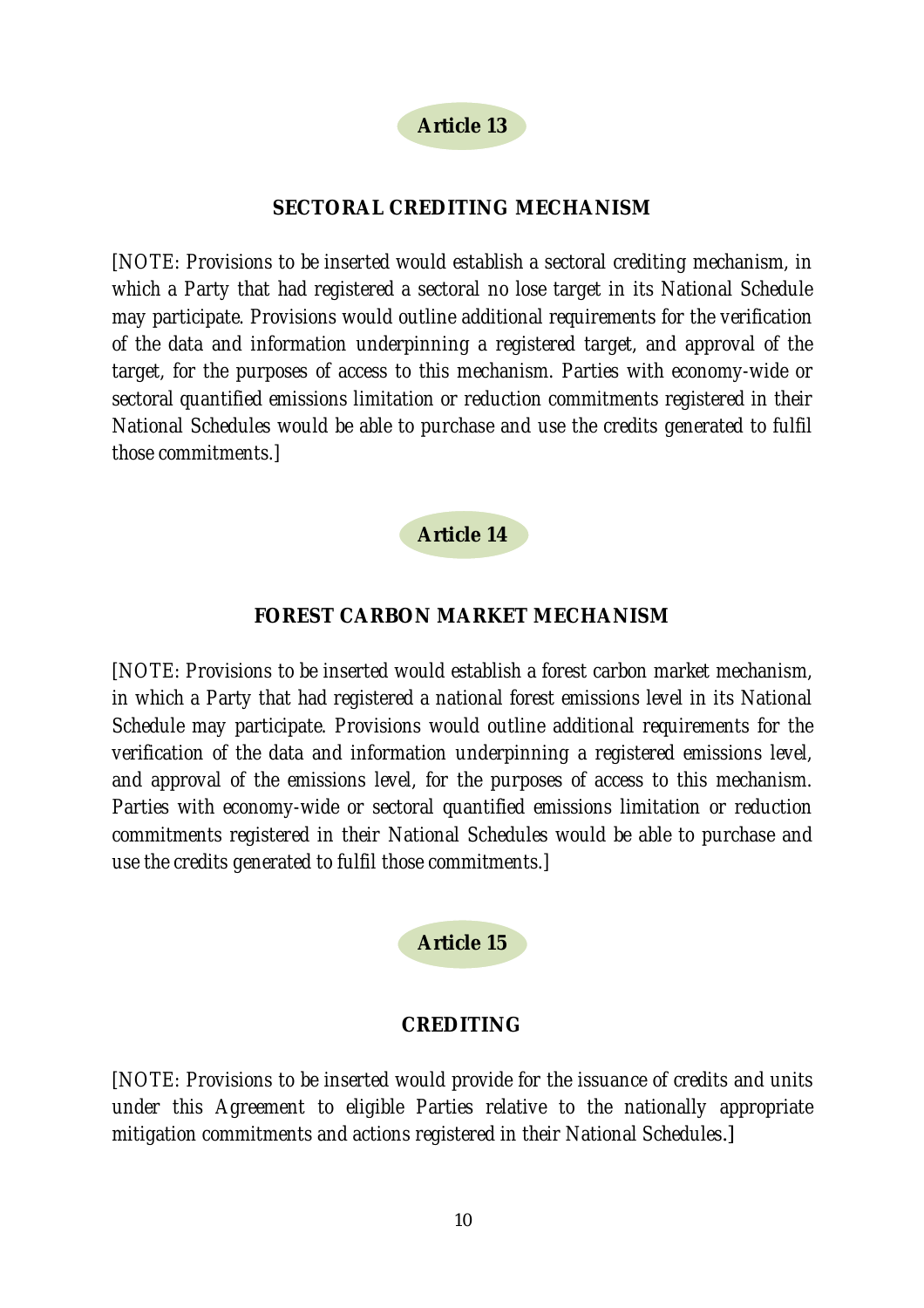

### **ADAPTATION**

*[NOTE: Provisions to be inserted would address adaptation, and elaborate on the relationship between adaptation and Low Emission Development Strategies, and a potential Facilitative Platform, including the potential use of Low Emission Development Strategies in identifying adaptation objectives, efforts and needs.]* 

### **Article 17**

### **TECHNOLOGY COOPERATION**

*[NOTE: Provisions to be inserted would address technology cooperation, and elaborate on the relationship between technology cooperation and the National Schedules and Low Emission Development Strategies.]* 

### **Article 18**

### **FINANCE**

*[NOTE: Provisions to be inserted would address financing, and elaborate on the relationship between financing and the National Schedules, Low Emission Development Strategies and a potential Facilitative Platform, including the potential use of Low Emission Development Strategies in identifying the provision of finance and financial support needs.]*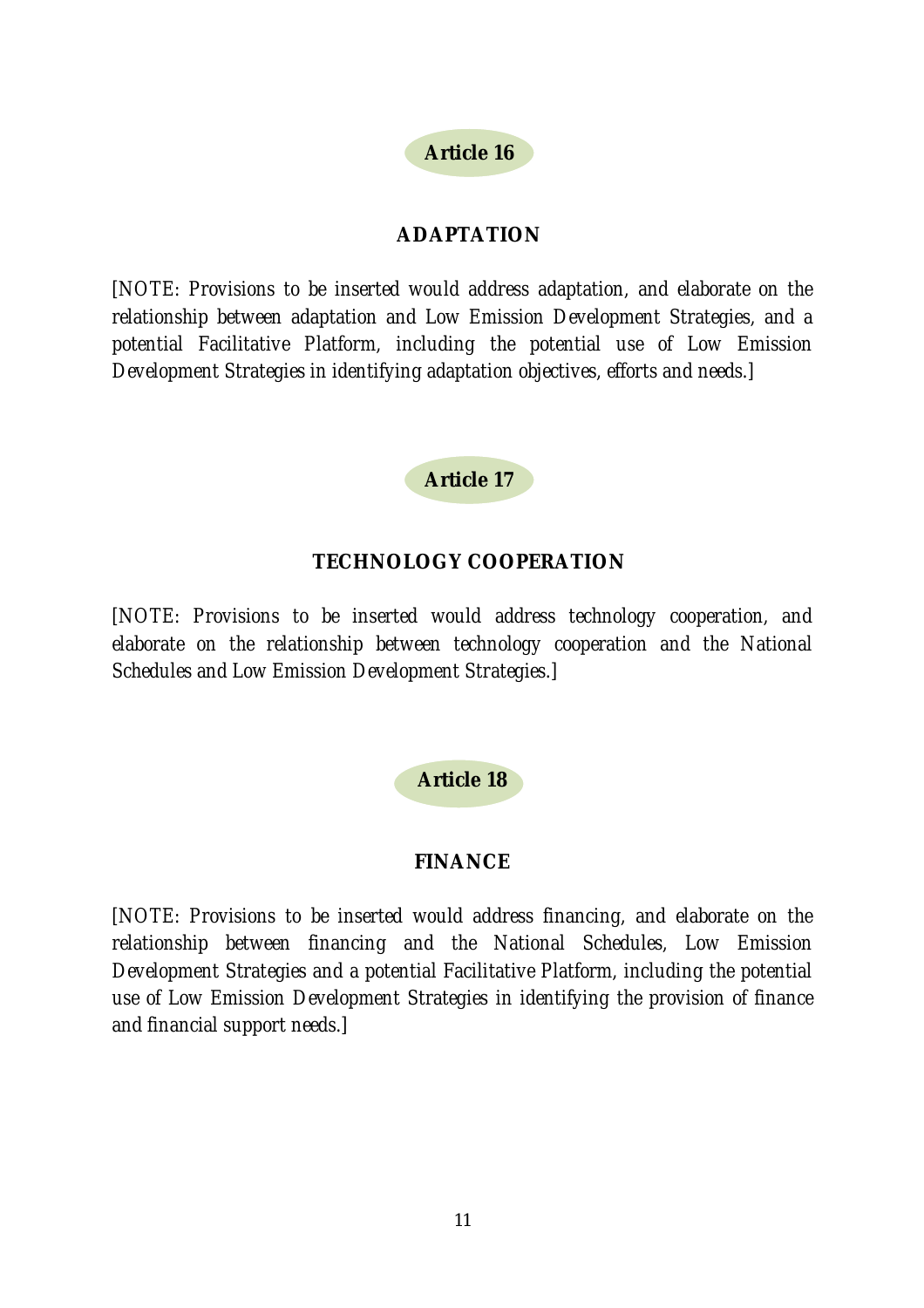# **Article 19**

### **FACILITATIVE PLATFORM**

*[NOTE: A number of Parties have proposed that the concept of a matching, coordinating or facilitative platform be included in the post-2012 architecture. We envisage such a concept could be included here. Provisions could be inserted to describe the function of such a Platform and its relationship to the National Schedules and Low Emission Development Strategies.]* 

#### **Article 20**

#### **MEASUREMENT, REPORTING AND VERIFICATION**

*[NOTE: Provisions to be inserted would capture the measurement, reporting and verification (MRV) requirements for the quantifiable nationally appropriate mitigation commitments and actions registered in Parties' National Schedules (and other information requirements as appropriate). The MRV system would be calibrated according to Parties' responsibilities and capabilities, and according to the types of commitments and actions registered (i.e. more stringent requirements would apply to commitments and actions enabled by support, or seeking to attract credits through the crediting mechanisms), and would be underpinned by the submission of regular national inventories.]* 

#### **Article 21**

#### **COMPLIANCE**

*[NOTE: Provisions to be inserted would clarify that nationally appropriate mitigation actions registered in Parties' National Schedules would not be subject to the compliance regime (to be established), except for the purpose of maintaining the integrity of the international carbon market and its mechanisms.]*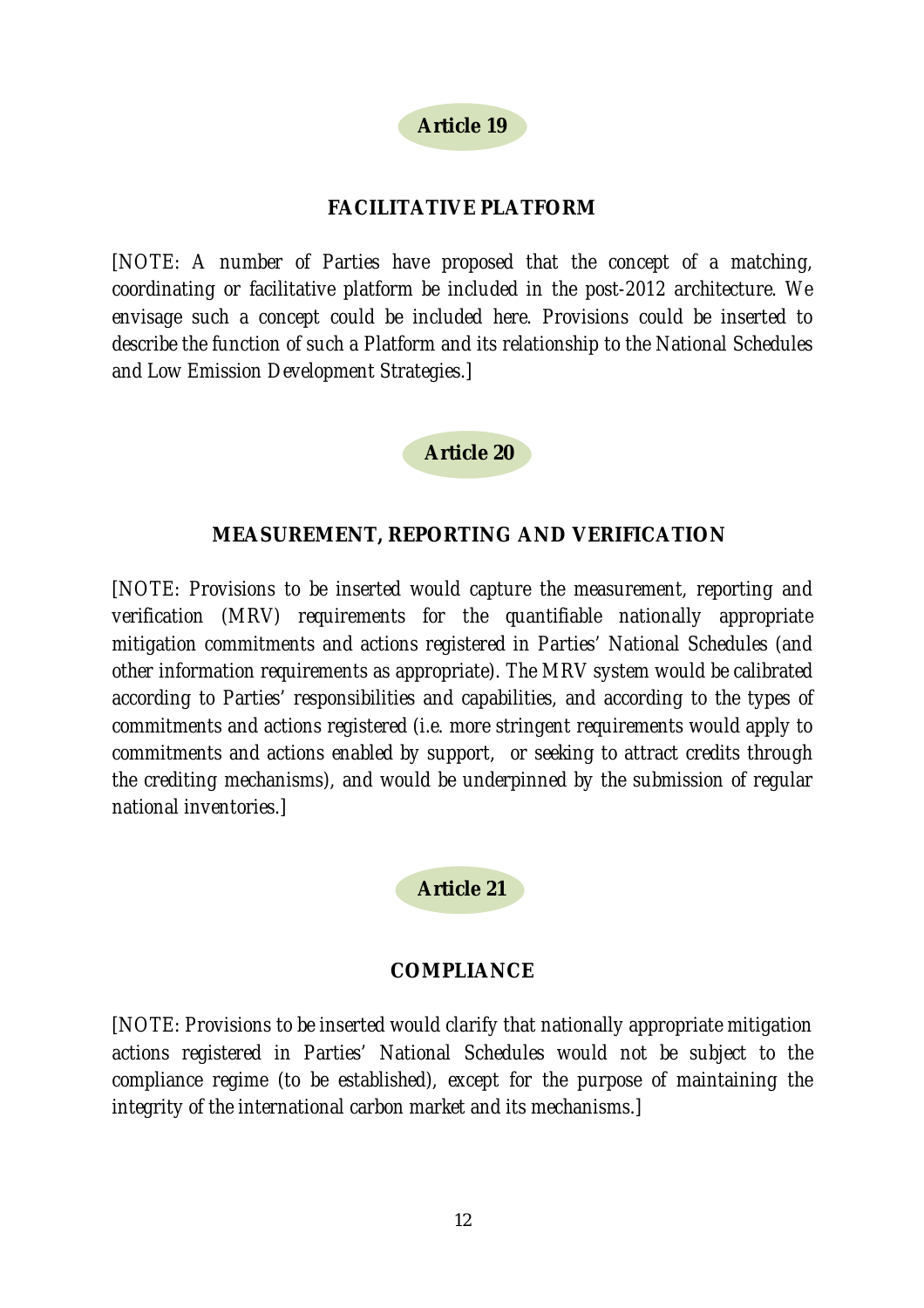### **REVIEW OF AGREEMENT**

*[NOTE: Provisions to be inserted would provide for the [Supreme Body] to initiate consideration of the adequacy and effectiveness of this Agreement, including its National Schedules, at a particular point in time.]* 



### **MULTILATERAL CONSULTATIVE PROCESS**

*[NOTE: Provisions to be inserted.]* 

**Article 24** 

### **BODIES CONSTITUTED UNDER THE AGREEMENT**

*[NOTE: Provision to be inserted would constitute relevant bodies under this Agreement, including those required to verify the quantitative outcomes of the nationally appropriate mitigation commitments and actions registered in Parties' National Schedules where appropriate, and provide for immunities for the members and alternates of these bodies.]*

**Article 25** 

### **INSTITUTIONAL ARRANGEMENTS**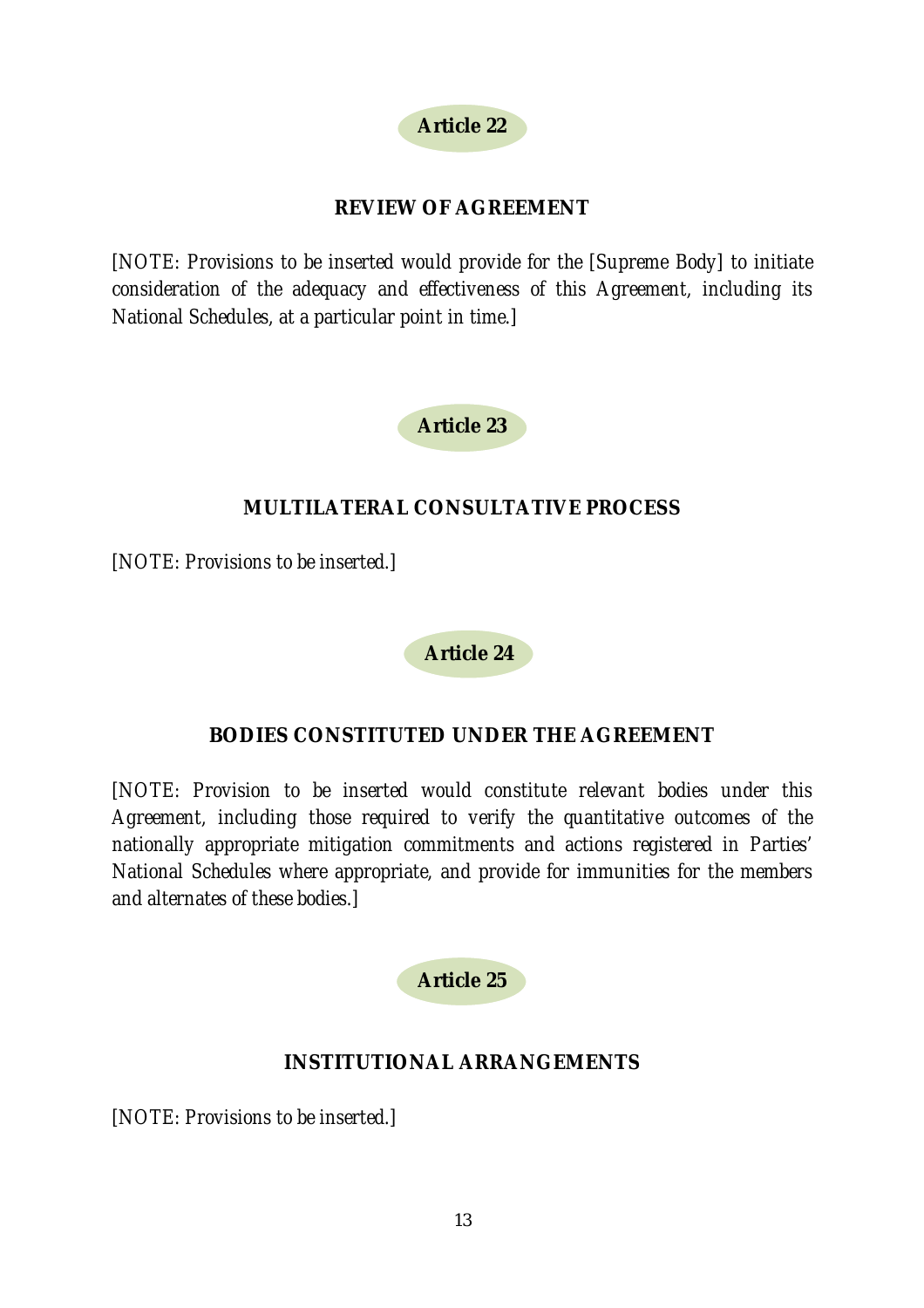

## **DISPUTE SETTLEMENT PROCEDURE**

*[NOTE: Provisions to be inserted.]* 

# **Article 27**

### **AMENDMENT TO AGREEMENT**

*[NOTE: Provisions to be inserted would establish a process for amendments to this Agreement.]* 

**Article 28** 

# **ADOPTION AND AMENDMENT OF ANNEXES**

*[NOTE: Provisions to be inserted would establish a process for adoption of, and amendments to, the Annexes to this Agreement, except as outlined under Article 29.]* 

**Article 29** 

# **AMENDMENT OF ANNEX A (NATIONAL SCHEDULES) DURING A COMMITMENT PERIOD**

1. Annex A (National Schedules) may only be amended once every two years from the commencement of the commitment period.

2. A Party shall submit to the Secretariat the text of any amendment to Annex A proposed pursuant to Article 5 (Enhancement of commitments or actions in National Schedules) or Article 6 (Modification of actions in National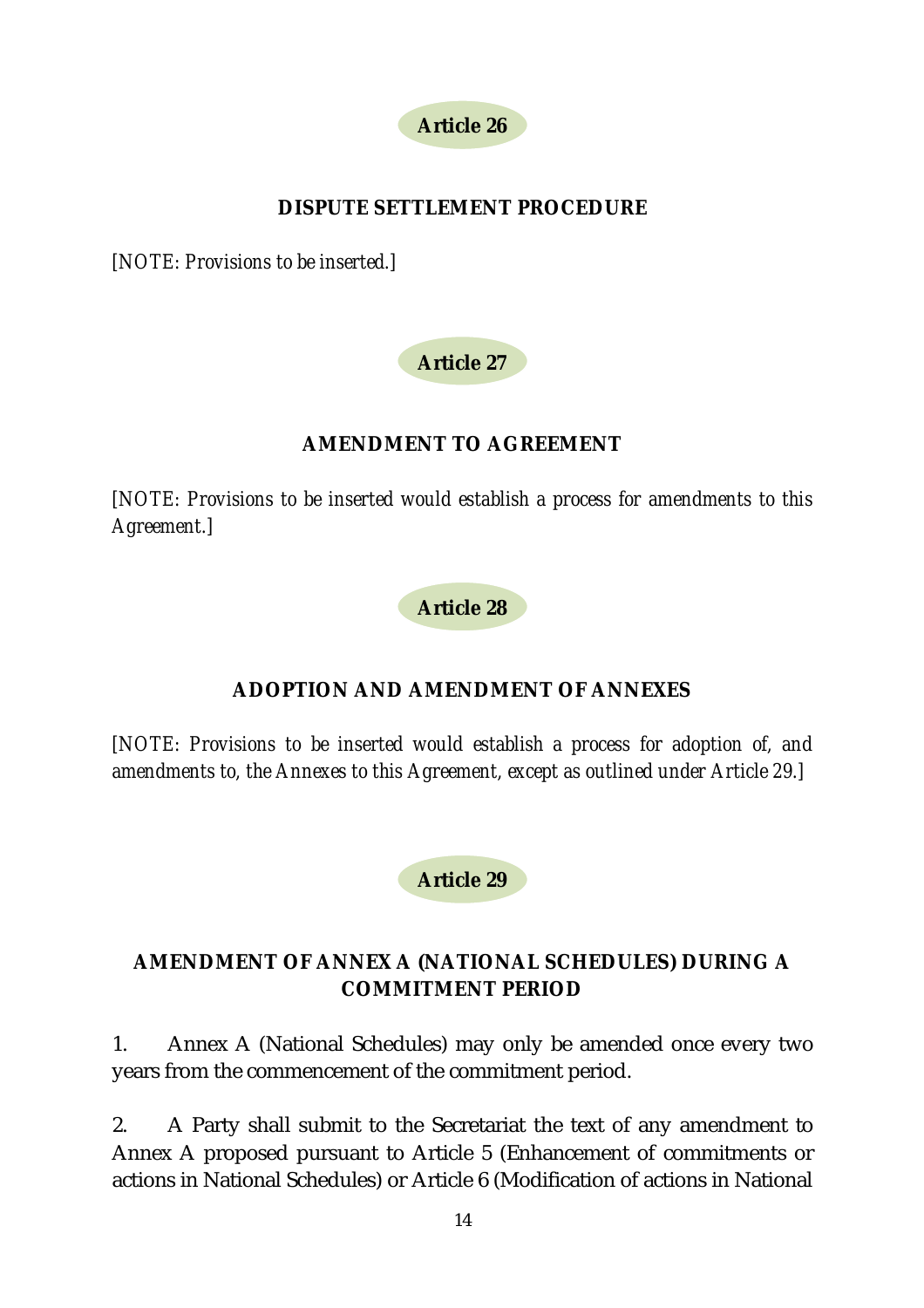Schedules). The Secretariat shall communicate a compilation of proposed amendments to the Parties and signatories to the Convention six months prior to the meeting of the [Supreme Body] at which amendments are proposed for adoption, indicating for each proposed amendment whether it is proposed pursuant to Article 5 or Article 6.

*[NOTE: Provisions to be inserted would outline processes for verification of the information supporting proposed amendments and their registration in National Schedules.]* 

3. An amendment to Annex A that has been adopted in accordance with this Article, shall enter into force for all Parties to this Agreement six months after the date of the communication by the Depositary to such Parties of the adoption of the amendment to the annex, except for those Parties that have notified the Depositary, in writing, within that period of their non-acceptance of the amendment to the annex. The amendment to the annex shall enter into force for Parties which withdraw their notification of non-acceptance on the ninetieth day after the date on which withdrawal of such notification has been received by the Depositary.

**Article 30** 

### **TRANSITIONAL ARRANGEMENTS**

*[NOTE: Provisions to be inserted.]* 



### **RIGHT TO VOTE**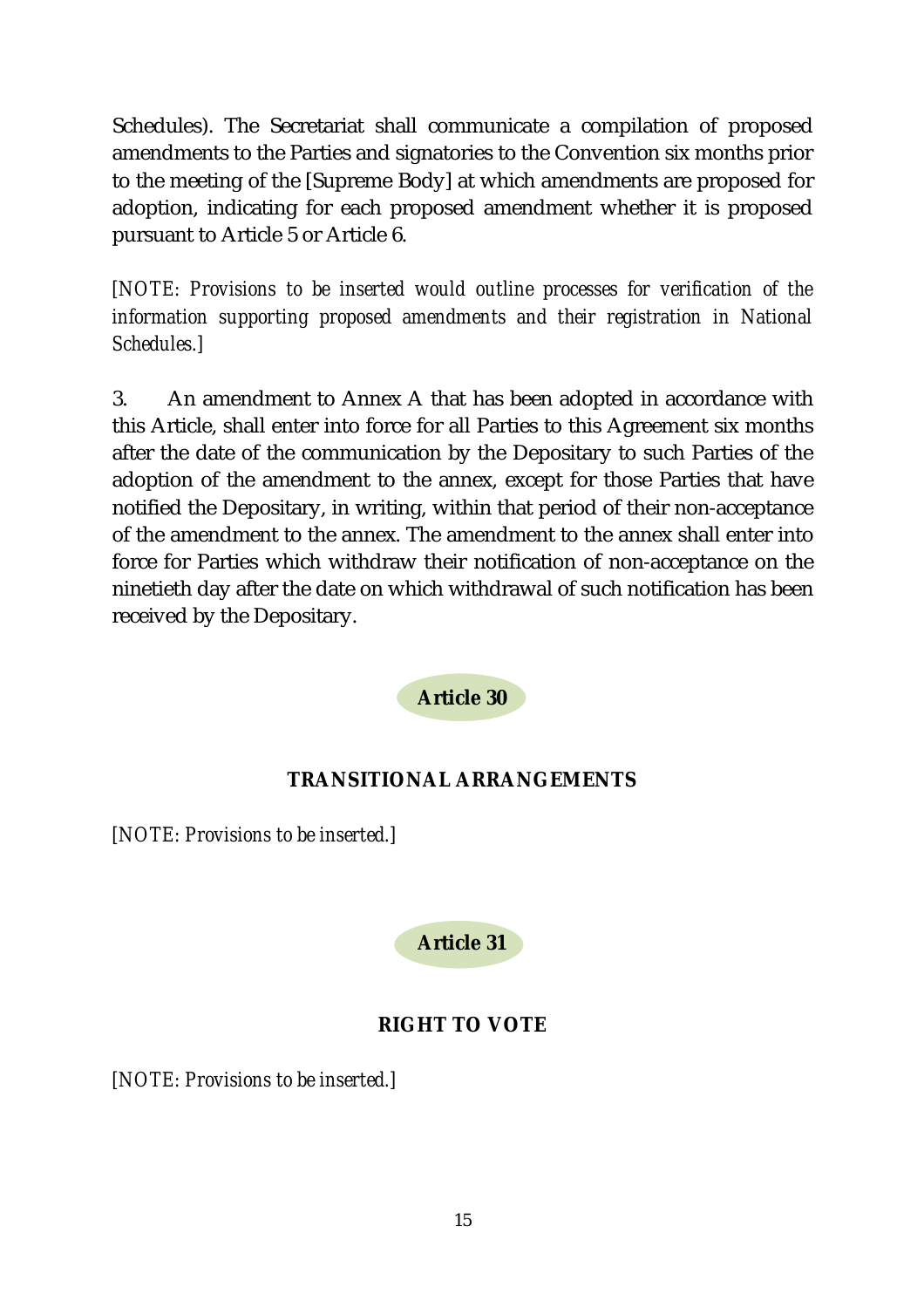

### **DEPOSITARY**

*[NOTE: Provisions to be inserted.]* 

**Article 33** 

# **SIGNATURE AND RATIFICATION, ACCEPTANCE OR APPROVAL**

*[NOTE: Provisions to be inserted.]* 

**Article 34** 

**ENTRY INTO FORCE** 

*[NOTE: Provisions to be inserted.]* 

**Article 35** 

### **RESERVATIONS**

*[NOTE: Provisions to be inserted.]* 

**Article 36** 

### **WITHDRAWAL**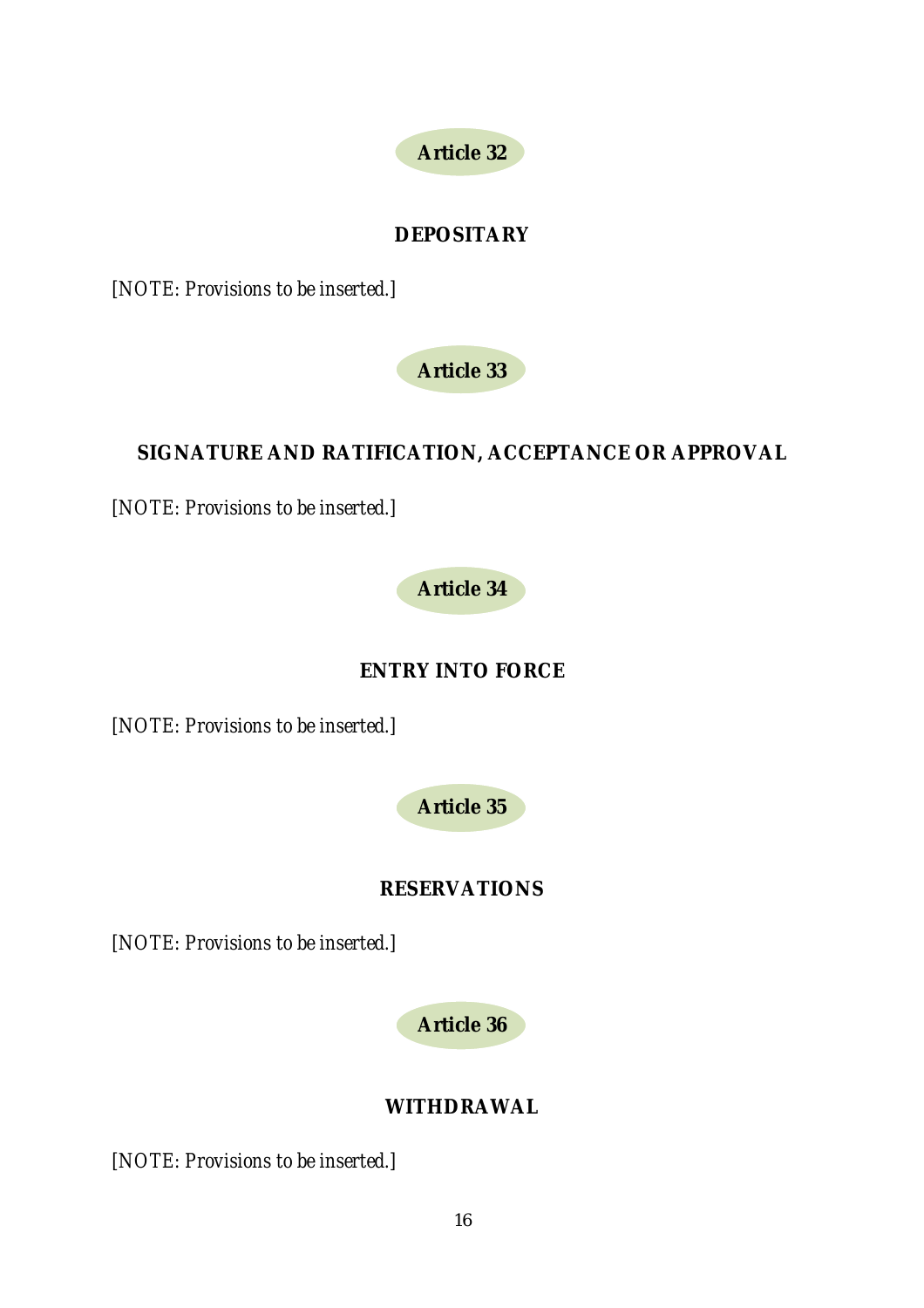

# **AUTHENTIC TEXTS**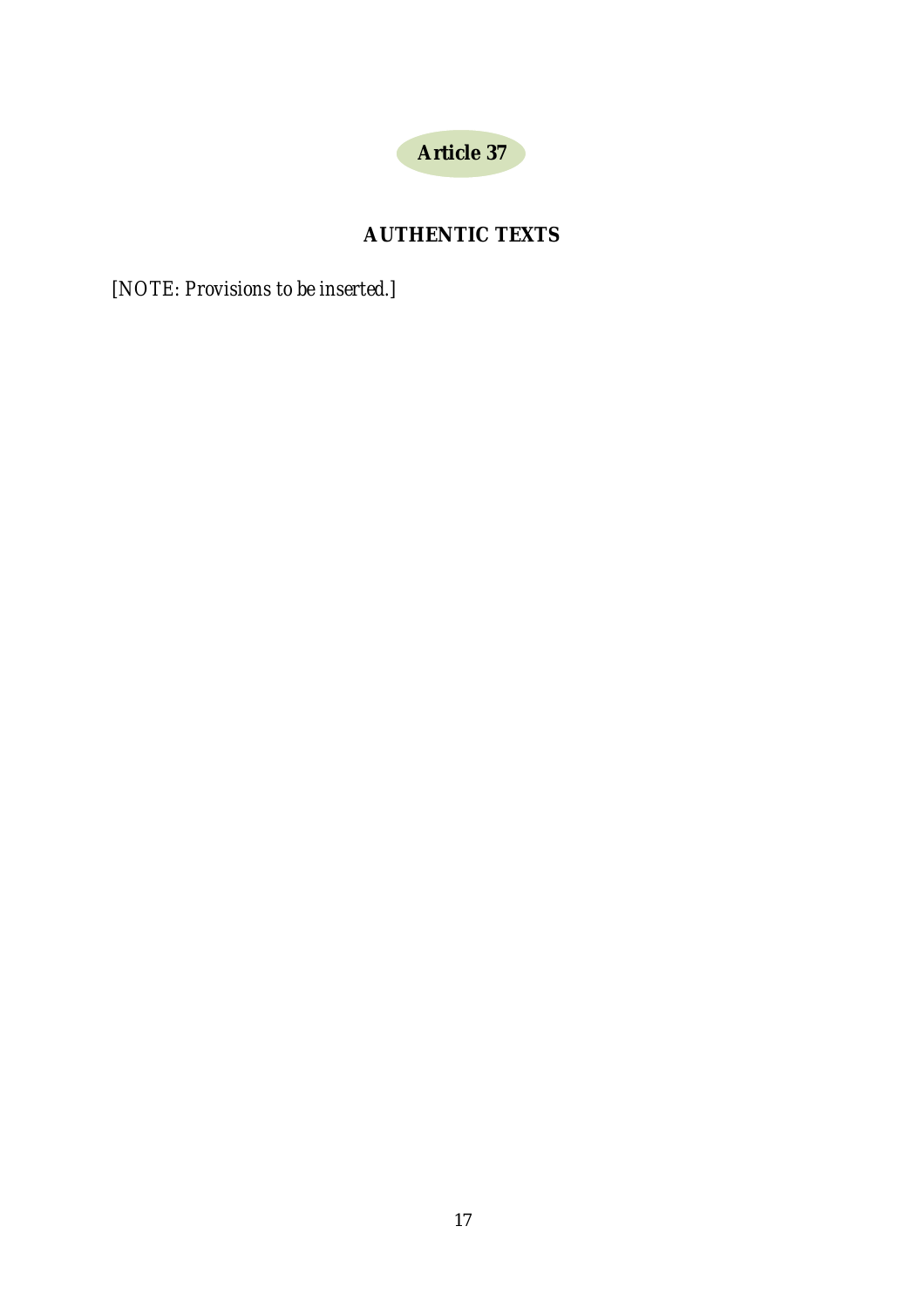# **ANNEX A NATIONAL SCHEDULES OF MITIGATION COMMITMENTS AND ACTIONS**

### [ALPHABETICAL LIST OF NATIONAL SCHEDULES OF PARTIES]

### NATIONAL SCHEDULE FOR [NAME OF PARTY]

[to be filled in as per Article 4]

#### **National pathway**

| Emissions pathway to 2050 |  |
|---------------------------|--|
|                           |  |

### **Economy-wide nationally appropriate mitigation commitments and actions**

| Name/brief description of | <b>Baseline/reference</b>                                  | <b>Emissions outcomes</b> | Unilateral/supported |
|---------------------------|------------------------------------------------------------|---------------------------|----------------------|
| commitment or action      | case                                                       | expected                  |                      |
|                           | e.g. year, period,<br>BAU, Mt C02e/unit,<br>KW/h/unit, etc | XXX                       | XXX                  |

#### **Sectoral nationally appropriate mitigation commitments and actions**

| Name/brief description of | <b>Baseline/reference</b>                                  | <b>Emissions outcomes</b> | Unilateral/supported |
|---------------------------|------------------------------------------------------------|---------------------------|----------------------|
| commitment or action      | case                                                       | expected                  |                      |
|                           | e.g. year, period,<br>BAU, Mt C02e/unit,<br>KW/h/unit, etc | XXX                       | XXX                  |